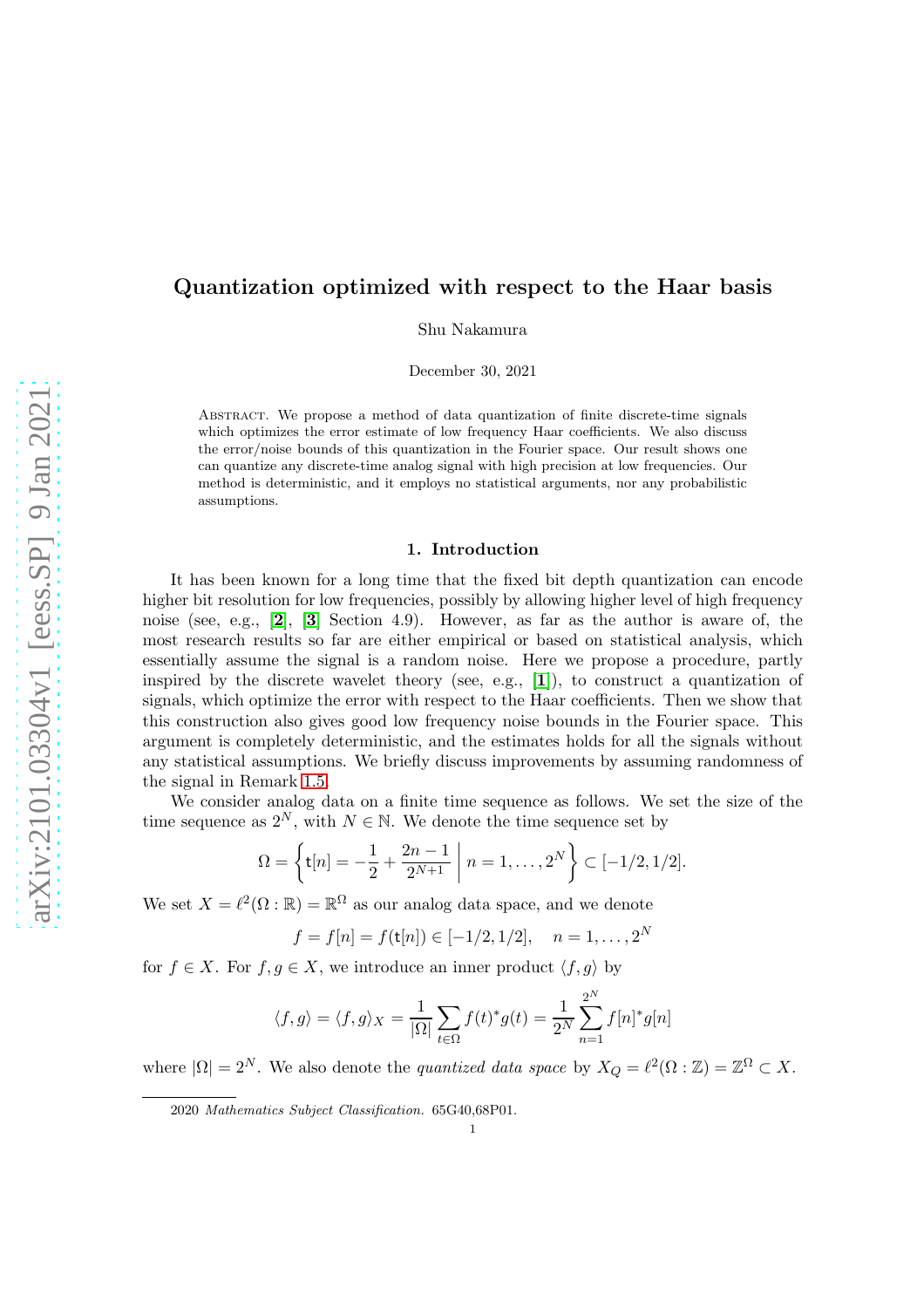We now recall the definition of the Haar basis. We use the notation:

$$
\hat{\Omega} = \{(0,1)\} \cup \{(k,j) \mid k = 1,\ldots,N, j = 1,\ldots,2^{k-1}\}
$$

is the Haar index sets, and we set the index points by

$$
P[k,j] = -\frac{1}{2} + \frac{2j-1}{2^k}, \quad (k,j) \in \hat{\Omega}.
$$

We set

$$
\text{Haar}[0,1](t) = 1, \quad \text{Haar}[1,1](t) = \begin{cases} 1, & \text{if } 0 < t < 1/2, \\ -1, & \text{if } -1/2 < t < 0, \\ 0, & \text{otherwise,} \end{cases}
$$

and for  $k = 2, \ldots, N$ , we set

<span id="page-1-4"></span>(1.1) 
$$
\text{Haar}[k,j](t) = 2^{(k-1)/2} \text{Haar}[1,1](2^{k-1}(t-\mathsf{P}[k,j])), \quad j=1,\ldots,2^{k-1}.
$$

We consider Haar $[k, j](t)$  as functions on  $\Omega$ , i.e., Haar $[\cdot, \cdot] \in \ell^2(\Omega)$ . It is well-known that the Haar basis  $\{\text{Haar}[k, j] \mid (k, j) \in \hat{\Omega}\}\$ is an orthonormal basis of  $\ell^2(\Omega)$ . For  $f \in X$ , we denote the coefficients of the expansion in the Haar basis by

$$
\mathsf{H} f[k,j] = \langle \mathsf{Haar}[k,j], f \rangle, \quad (k,j) \in \hat{\Omega},
$$

and we write the Haar transform of f by

$$
\mathsf{H}f = \{\mathsf{H}f[k,j]\}_{k,j} \in \ell^2(\hat{\Omega}).
$$

We recall H is a unitary map from  $X = \ell^2(\Omega)$  to  $\hat{X} = \ell^2(\hat{\Omega})$ , where the inner product on  $\hat{X}$  is defined as usual (without weight):

<span id="page-1-0"></span>
$$
\langle \phi, \psi \rangle = \langle \phi, \psi \rangle_{\hat{X}} = \sum_{(k,j) \in \hat{\Omega}} \phi[k,j]^* \psi[k,j], \quad \phi, \psi \in \hat{X}.
$$

Now we can state our main result.

<span id="page-1-3"></span>THEOREM 1. Let 
$$
f \in X = \mathbb{R}^{\Omega}
$$
. Then there exists  $g \in X_Q = \mathbb{Z}^{\Omega}$  such that

(1.2) 
$$
|\mathsf{H}f[0,1] - \mathsf{H}g[0,1]| \leq 2^{-N-1}.
$$

and

<span id="page-1-1"></span>(1.3) 
$$
|\mathsf{H}f[k,j] - \mathsf{H}g[k,j]| \leq 2^{-N + (k-1)/2}, \quad (j,k) \in \hat{\Omega}, k \geq 1,
$$

Moreover,

(1.4) 
$$
\sup_{t \in \Omega} |f(t) - g(t)| \le 1 - 2^{-N-1} < 1.
$$

REMARK 1.1. By the construction in the proof, we learn  $g$  is almost surely unique, in the sense of the Lebesgue measure, and thus the choice is optimal in the sense of [\(1.2\)](#page-1-0) and [\(1.3\)](#page-1-1). If the original data is discrete already, we may add very small noise/randomness to make it almost surely unique. This is actually equivalent to employ the randomized choice, and the results are independent of the choice of g satisfying these conditions, in any case.

REMARK 1.2. For  $f \in X$ , we write the *simple quantization* by

<span id="page-1-2"></span>
$$
\bar{f}[n] = k \in \mathbb{Z}
$$
 such that  $|f[n] - k| \leq \frac{1}{2}$ .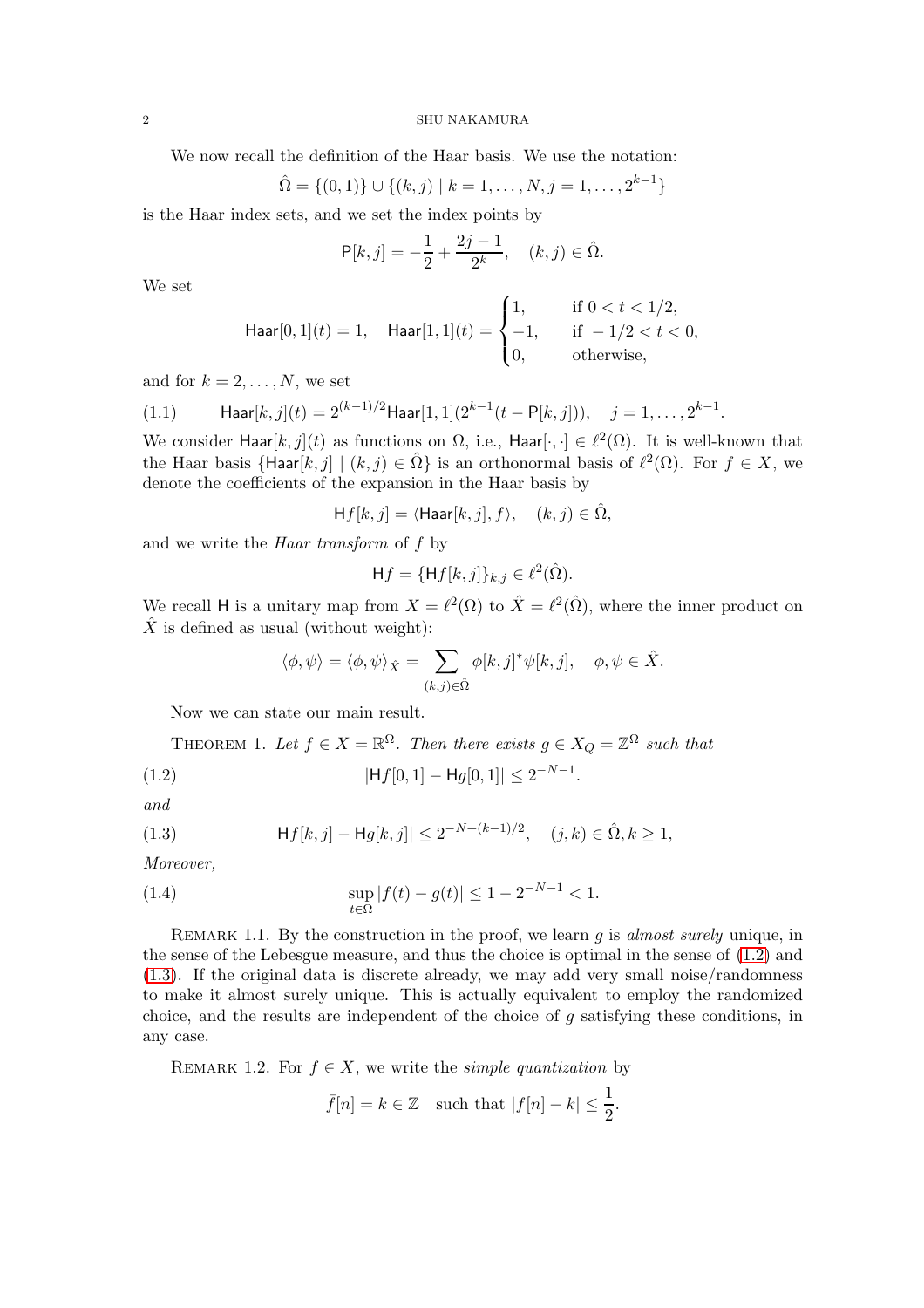Then, naturally, we have

$$
\sup_{t\in\Omega}|f(t)-\bar{f}(t)|\leq\frac{1}{2},
$$

which is better than [\(1.4\)](#page-1-2). On the other hand, we only have  $|Hf[0, 1] - H\overline{f}[0, 1]| \leq 1/2$ , and

$$
|\mathsf{H}f[k,j] - \mathsf{H}\bar{f}[k,j]| \leq \frac{1}{2} \cdot 2^{-(k-1)/2}, \quad (j,k) \in \hat{\Omega}, k \geq 1,
$$

which are worse than  $(1.3)$  and  $(1.2)$ , especially if k is small.

By virtue of [\(1.4\)](#page-1-2), we can easily show the following result on finite value quantization. Let  $\ell, m \in \mathbb{Z}, \ell + 2 < m$ , and we denote  $I = \{\ell, \ell + 1, \ldots, m\},\$  and  $I = [\ell + 1, m - 1].$ 

<span id="page-2-0"></span>COROLLARY 2. Suppose  $f \in X$  with  $\text{Ran}[f] = \{f(t) | t \in \Omega\} \subset \tilde{I}$ , then there is  $g \in I^{\Omega} \subset X_Q$  which satisfies the conditions of Theorem [1,](#page-1-3) [\(1.2\)](#page-1-0) and [\(1.3\)](#page-1-1).

REMARK 1.3. Corollary [2](#page-2-0) implies we can allow the analog signal to have values in an interval of size  $m-\ell-2$ . If the resolution  $m-\ell$  is smaller or equal to 2, then this result is useless; For example, the so-called one-bit quantization case,  $m - \ell = 1$  and hence  $\overline{I} = \emptyset$ . In such cases, we can still use the method combined with a simpler quantization method, for example the pulse width modulation (PWM) to increase the apparent resolution, and obtain g which enjoy the properties  $(1.3)$  for small k, but little control for k close to N.

Now we consider the error/noise of the quantization in the Fourier domain. We first fix notation of the discrete Fourier transform. We denote the Fourier variable space by

$$
\Xi = \{-2^{N-1} + 1, \dots, 2^{N-1}\} = (-2^{N-1}, 2^{N-1}] \cap \mathbb{Z},
$$

and we write

Fourier
$$
[\xi](t) = e^{i\omega_0 t\xi}
$$
,  $t \in [-1/2, 1/2]$ ,  $\xi \in \Xi$ ,

where  $\omega_0 = 2\pi$  and  $i = \sqrt{-1}$ . We denote the discrete Fourier transform by

<span id="page-2-4"></span>
$$
\mathsf{F}f[\xi]=\langle \mathsf{Fourier}[\xi],f\rangle=\frac{1}{2^N}\sum_{n=1}^{2^N}e^{-i\omega_0\mathsf{t}[n]\xi}f[n]
$$

for  $f \in X = \ell^2(\Omega)$ . The quantization noise in the Fourier space can be estimated as follows:

,

<span id="page-2-2"></span>THEOREM 3. Let  $f \in X$  and  $g \in X_Q$  as in Theorem [1.](#page-1-3) Then

(1.5) 
$$
|\mathsf{F}f[0] - \mathsf{F}g[0]| \le 2^{-N-1}
$$

and for  $\xi \in \Xi$ ,  $\xi \neq 0$ ,

<span id="page-2-3"></span>(1.6) 
$$
|\mathsf{F}f[\xi] - \mathsf{F}g[\xi]| \leq \sum_{k=1}^{N} 2^{-2N+2(k-1)} \frac{1 - \cos(2^{-k} \cdot 2\pi\xi)}{|\sin(2^{-N}\pi\xi)|}.
$$

In particular,

(1.7) 
$$
|Ff[\xi] - Fg[\xi]| \le \frac{N\pi^2}{2^{N+2}} |\xi|, \quad \xi \in \Xi, \xi \ne 0.
$$

REMARK 1.4. Since we have an apriori bound  $|Ff[\xi] - Fg[\xi]| \leq 1$ , [\(1.7\)](#page-2-1) is useful only when  $|\xi| \ll 2^N$ . If  $|\xi| \ll 2^N$ , this gives us a very low noise floor, i.e., high resolution in the low frequencies. If we use the simple quantization, we only have

<span id="page-2-1"></span>
$$
|\mathsf{F}f[\xi] - \mathsf{F}\bar{f}[\xi]| \le \frac{1}{2}, \quad \xi \in \Xi,
$$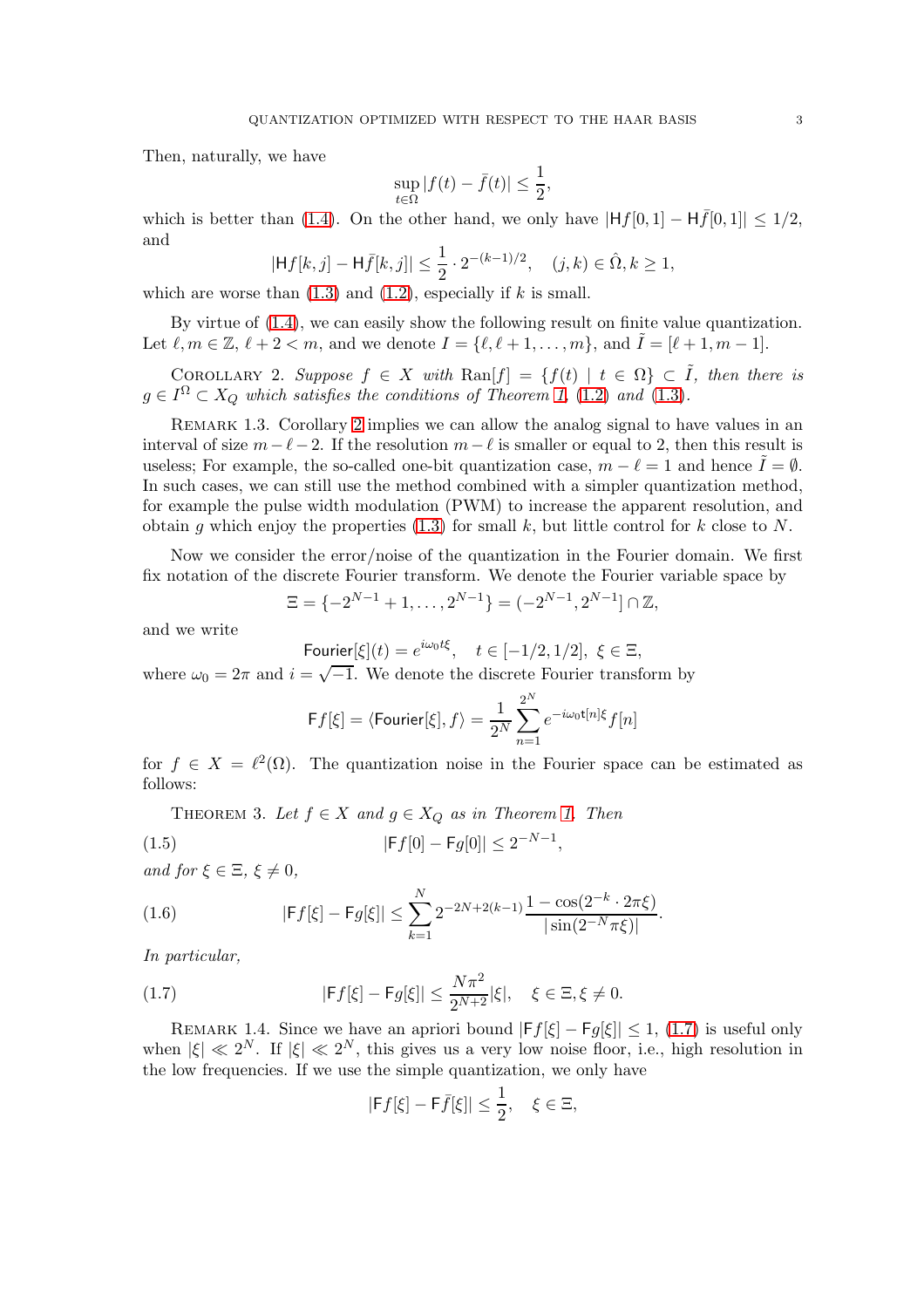and it is not possible to improve it in general.

<span id="page-3-0"></span>Remark 1.5. Our results are completely deterministic, and these inequalities holds for any signal  $f \in X$ . If we suppose the signal is very random, we can use statistical argument to show that the quantization noise can be much smaller.

We recall the argument for the simple quantization case. If  $\{f[n]-\bar{f}[n] \mid n=1,\ldots,2^N\}$ are identically distributed independent random variables, then for each  $\xi \in \Xi$ , we have

$$
\mathbb{E}[(\mathsf{F}f[\xi]-\mathsf{F}\bar{f}[\xi])^2]=O(2^{-N}),
$$

where  $\mathbb{E}[\cdot]$  is the expectation, and hence we expect  $|Ff[\xi] - F\overline{f}[\xi]| = O(2^{-N/2})$ . This random assumption is unrealistic in applications, and usually high frequency random noise  $(dithering)$  is added to achieve the approximate independence, but with higher level of high frequency noise.

In our setting, if  $\{Hf[i, k] - Hq[k, j] | (k, j) \in \hat{\Omega}\}\$ are independent random variables, we can show

$$
\mathbb{E}[(\mathsf{F}f[\xi] - \mathsf{F}g[\xi])^2] \leq C2^{-2N}|\xi|^2,
$$

and hence we expect  $|Ff[\xi] - Fg[\xi]| = O(2^{-N}|\xi|)$ , which improves [\(1.7\)](#page-2-1). We can also show  $\mathbb{E}[(\mathsf{F}f[\xi] - \mathsf{F}g[\xi])^2] \leq C2^N |\xi|^{-2},$ 

and hence we expect  $|Ff[\xi] - Fg[\xi]| = O(2^{N/2}/|\xi|)$ , which is useful for  $|\xi| \gg 2^{N/2}$ . The correlations between Haar coefficients  $\{H(f-g)[k, j] | (k, j) \in \hat{\Omega}\}\$  might usually be smaller than that of  $\{f[n]-\bar{f}[n] \mid n=1,\ldots,2^N\}$ , but it is not obvious, and we might need to add some noise to achieve some approximate independence.

## 2. Proof of Theorem [1](#page-1-3)

We first recall the expansion of data in the Haar basis: For  $f \in \ell^2(\Omega)$ , we have

$$
f(t) = \sum_{(k,j)\in\hat{\Omega}} \mathsf{H} f[k,j] \mathsf{Haar}[k,j](t), \quad t \in \Omega.
$$

We write down  $Hf[k, j]$  more explicitly. We denote the *Haar domains* by

$$
D[k,j] = \left(-\frac{1}{2} + \frac{j-1}{2^k}, -\frac{1}{2} + \frac{j}{2^k}\right) \cap \Omega,
$$

for  $k = 0, 1, ..., N$ ,  $j = 1, ..., 2<sup>k</sup>$ . We note  $D[N, j] = \{t[j]\}, j = 1, ..., 2<sup>N</sup>$ . We note

$$
D[k-1,j] = \left(-\frac{1}{2} + \frac{j-1}{2^{k-1}}, -\frac{1}{2} + \frac{j}{2^{k-1}}\right) \cap \Omega = \left(-\frac{1}{2} + \frac{2j-2}{2^k}, -\frac{1}{2} + \frac{2j}{2^k}\right) \cap \Omega
$$
  
(2.1) = D[k, 2j - 1] \cup D[k, 2j]

<span id="page-3-2"></span>for  $k = 1, ..., N$ ,  $j = 1, ..., 2^{k-1}$ . We also note  $\text{Haar}[k, j] = \pm 2^{(k-1)/2}$  on  $D[k, 2j]$  and  $D[k, 2j-1]$ , respectively, and Haar $[k, j] = 0$  otherwise. Thus we have

(2.2) 
$$
\mathsf{H}f[k,j] = 2^{-N+(k-1)/2} \bigg( \sum_{t \in \mathsf{D}[k,2j]} f(t) - \sum_{t \in \mathsf{D}[k,2j-1]} f(t) \bigg)
$$

for  $(k, j) \in \hat{\Omega}$ ,  $k \ge 1$ . We also recall  $Hf[0, 1] = 2^{-N} \sum_{t \in \Omega} f(t)$ .

Inspired by these computations, we define the *total value* of  $f \in X$  in  $D[k, j]$  by

<span id="page-3-1"></span>
$$
\mathsf{V} f[k,j] = \sum_{t \in \mathsf{D}[k,j]} f(t), \quad k = 0, 1, \dots, N, \ j = 1, \dots, 2^k.
$$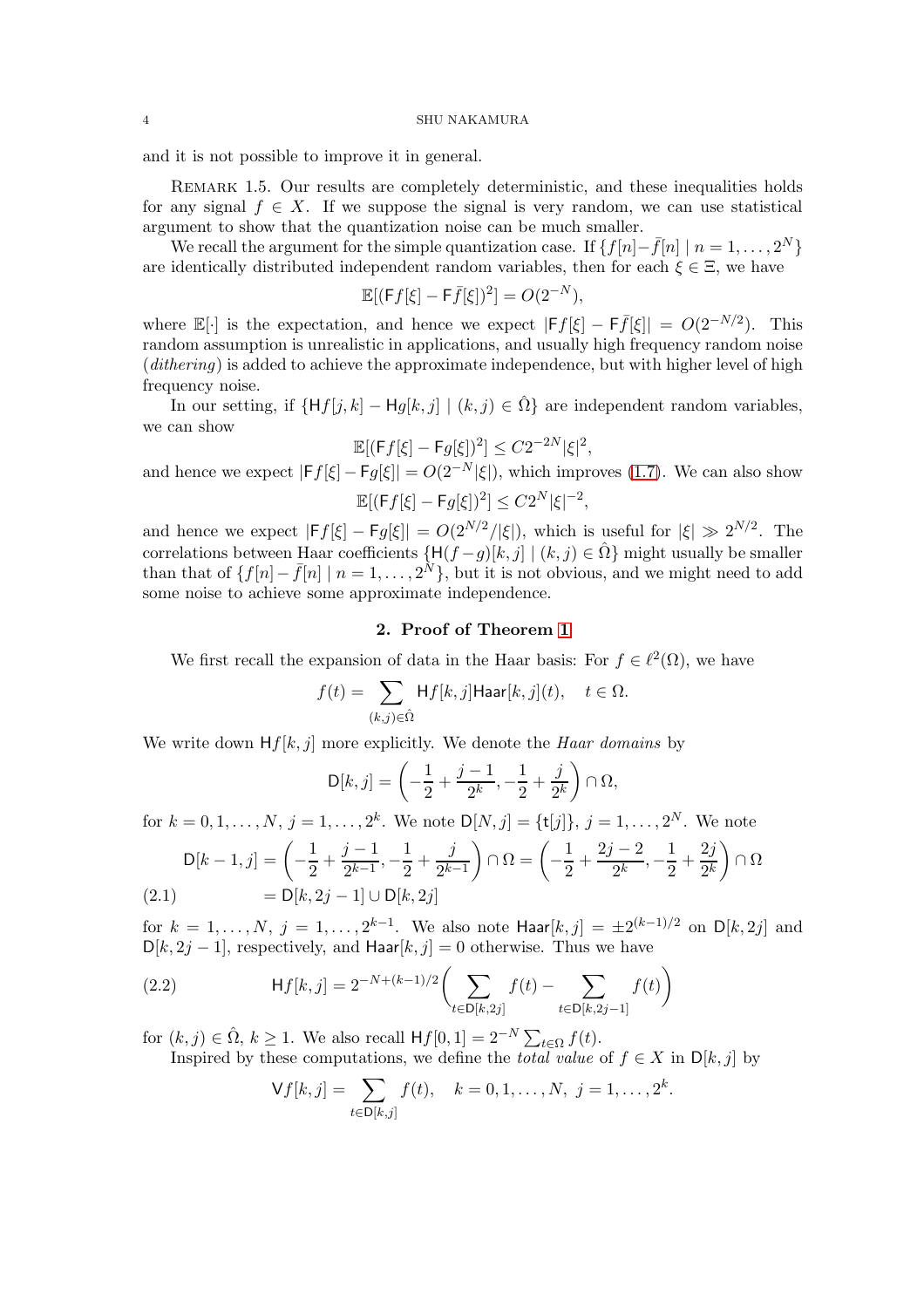Then we have, by  $(2.2)$  and  $(2.1)$ , respectively,

<span id="page-4-0"></span>(2.3) 
$$
\mathsf{H} f[k,j] = 2^{-N+(k-1)/2} (\mathsf{V} f[k, 2j] - \mathsf{V} f[k, 2j-1]),
$$

for  $k \geq 1$ , and

<span id="page-4-1"></span>(2.4) 
$$
\mathsf{V}f[k-1,j] = \mathsf{V}f[k,2j] + \mathsf{V}f[k,2j-1].
$$

In the following, for a given  $f \in X$ , we will decide  $\forall g[k, j]$  inductively on k, and show that there exists  $g \in X_Q$  such that it satisfies these conditions, i.e., we construct  $G[k, j]$ so that  $G[k, j] = \mathsf{V} g[k, j]$ . At first, we choose  $G[0, 1] \in \mathbb{Z}$  so that

.

(2.5) 
$$
|Hf[0,1] - 2^{-N}G[0,1]| \le 2^{-N-1}
$$

Such  $G[0, 1]$  is unique except for a measure zero values of  $Hf[0, 1]$ .

Then, inspired by  $(2.3)$  and  $(2.4)$ , we find  $G[1, 1], G[1, 2] \in \mathbb{Z}$  so that

$$
(2.6) \tG[1,1] + G[1,2] = G[0,1]
$$

and

<span id="page-4-5"></span><span id="page-4-2"></span>
$$
\left|\mathsf{H}f[1,1]-2^{-N}(G[1,2]-G[1,1])\right|\leq 2^{-N}.
$$

Such G[1, 1] and G[1, 2]  $\in \mathbb{Z}$  always exist and almost surely unique (up to measure zero sets), since the set of possible  $G[1, 2]-G[1, 1]$  values with the condition  $(2.6)$  is  $G[0, 1]-2\mathbb{Z}$ . Repeating this procedure, we can construct  $G[k, j] \in \mathbb{Z}, k = 2, ..., N, j = 1, ..., 2^k$ , so that

<span id="page-4-3"></span>(2.7) 
$$
G[k-1,j] = G[k,2j] + G[k,2j-1] \text{ for } j=1,\ldots,2^{k-1},
$$

and

<span id="page-4-4"></span>(2.8) 
$$
\left|\mathsf{H}f[k,j] - 2^{-N+(k-1)/2}(G[k,2j] - G[k,2j-1])\right| \leq 2^{-N+(k-1)/2}
$$

for  $j = 1, \ldots, 2^{k-1}$ . Now we set

$$
g[j] = G[N, j],
$$

for  $j = 1, ..., 2^N$ . Then it is easy to show from the above construction, in particular by [\(2.4\)](#page-4-1) and [\(2.7\)](#page-4-3), that

$$
\mathsf{V} g[k,j] = G[k,j], \quad k \ge 0, j = 1, \dots, 2^k.
$$

Recalling  $(2.3)$  and  $(2.8)$ , we learn

(2.10) 
$$
|\mathsf{H} f[k,j] - \mathsf{H} g[k,j]| \leq 2^{-N + (k-1)/2}, \quad (k,j) \in \hat{\Omega}, k \geq 1.
$$

The estimate [\(1.2\)](#page-1-0) follows immediately from [\(2.5\)](#page-4-5).

Now it remains to show the uniform error bound [\(1.4\)](#page-1-2). Since for each k,  $\text{Haar}[k, j]$  has disjoint support for  $j = 1, \ldots, 2^{N-1}$ , we have

$$
\bigg|\sum_{j=1}^{2^{k-1}}(\mathsf H f[k,j]-\mathsf H g[k,j])\mathsf{Haar}[k,j](t)\bigg|\le 2^{-N+(k-1)/2}\cdot 2^{(k-1)/2}=2^{-N+k-1}
$$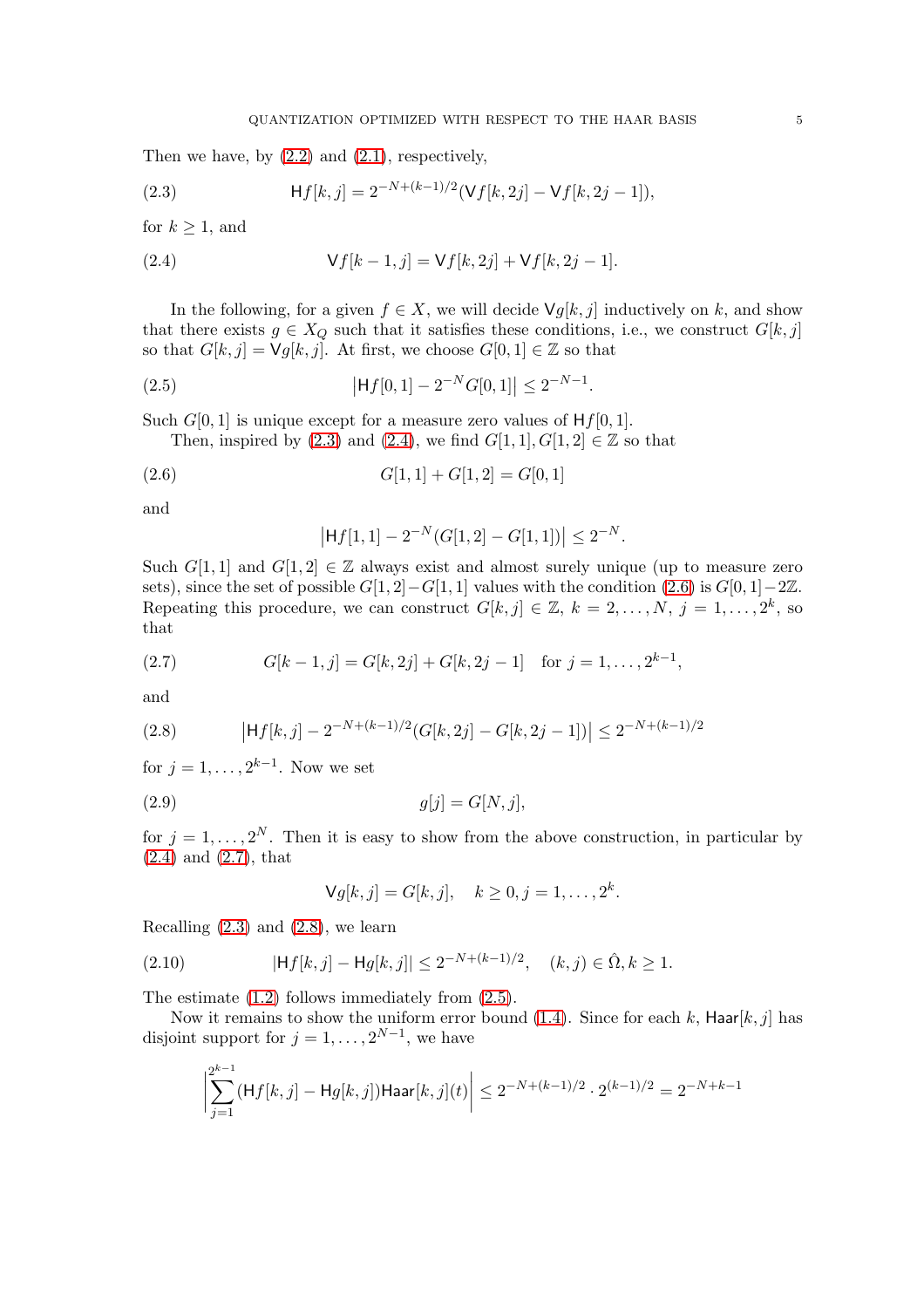for  $k \geq 1$  and  $t \in \Omega$ . By summing up these in k, we learn

$$
|f(t) - g(t)| = \left| \sum_{(k,j) \in \hat{\Omega}} (\mathsf{H}f[k,j] - \mathsf{H}g[k,j]) \mathsf{Haar}[k,j](t) \right|
$$
  

$$
\leq 2^{-N-1} + \sum_{k=1}^{N} 2^{-N+k-1} = 2^{-N-1} + 2^{-N}(2^{N} - 1)
$$
  

$$
= 1 - 2^{-N-1},
$$

which completes the proof.  $\Box$ 

# 3. Proof of Theorem [3](#page-2-2)

We first compute the Fourier coefficients of the Haar functions. We denote

$$
\mathsf{FH}[\xi,k,j] = \mathsf{F}(\mathsf{Haar}[k,j])[\xi] = \langle \mathsf{Fourier}[\xi], \mathsf{Haar}[k,j] \rangle
$$

for  $\xi \in \Xi$ ,  $(k, j) \in \hat{\Omega}$ . It is obvious that  $\mathsf{FH}[0, 0, 1] = 1$ ;

$$
\mathsf{FH}[0,k,j] = 0 \text{ for } (j,k) \in \hat{\Omega}, k \ge 1; \quad \mathsf{FH}[\xi,0,1] = 0 \text{ for } \xi \ne 0.
$$

In fact, we have  $Hf[0,1] = Ff[0]$ . In the following, we only consider the case  $(k, j) \in \hat{\Omega}$ ,  $k \geq 1$ . Recalling the definition of the Haar basis [\(1.1\)](#page-1-4), we have

$$
\begin{split} \mathsf{FH}[\xi,k,j] &= \frac{2^{(k-1)/2}}{2^N} \sum_{n=1}^{2^N} e^{-i\omega_0 t[n]\xi} \mathsf{Haar}[1,1](2^{k-1}(\mathsf{t}[n]-\mathsf{P}[k,j])) \\ &= \frac{2^{(k-1)/2}}{2^N} \sum_{n=1}^{2^N} e^{-i\omega_0 (\mathsf{t}[n]+\mathsf{P}[k,j])\xi} \mathsf{Haar}[1,1](2^{k-1}\mathsf{t}[n]) \\ &= \frac{2^{(k-1)/2}}{2^N} e^{-i\omega_0 \mathsf{P}[k,j]\xi} \bigg( \sum_{n=1}^{2^{N-k}} e^{-i\omega_0 \xi 2^{-N} (n-\frac{1}{2})} - \sum_{n=1}^{2^{N-k}} e^{i\omega_0 \xi 2^{-N} (n-\frac{1}{2})} \bigg). \end{split}
$$

We now compute

$$
\sum_{n=1}^{2^{N-k}} e^{-i\omega_0 2^{-N} (n - \frac{1}{2})} = \frac{e^{-i\omega_N (2^{N-k} + \frac{1}{2})\xi} - e^{-i\omega_N \frac{1}{2}\xi}}{e^{-i\omega_N \xi} - 1} = \frac{1 - e^{-i\omega_N 2^{N-k}}}{2i \sin(\omega_N \xi/2)},
$$

where  $\omega_N = 2^{-N} \omega_0$ . Similarly, we have

$$
\sum_{n=1}^{2^{N-k}} e^{i\omega_0 2^{-N} (n - \frac{1}{2})} = -\frac{1 - e^{i\omega_N 2^{N-k}}}{2i \sin(\omega_N \xi/2)},
$$

and hence

$$
\sum_{n=1}^{2^{N-k}} e^{-i\omega_0 \xi 2^{-N} (n - \frac{1}{2})} - \sum_{n=1}^{2^{N-k}} e^{i\omega_0 \xi 2^{-N} (n - \frac{1}{2})} = \frac{2 - e^{-i\omega_N 2^{N-k} \xi} - e^{i\omega_N 2^{N-k} \xi}}{2i \sin(\omega_N \xi/2)}
$$

$$
= \frac{1 - \cos(\omega_N 2^{N-k} \xi)}{i \sin(\omega_N \xi/2)} = \frac{1 - \cos(\omega_0 2^{-k} \xi)}{i \sin(\omega_0 2^{-N} \xi/2)}.
$$

Thus we obtain

$$
\mathsf{FH}[\xi, k, j] = \frac{2^{(k-1)/2}}{2^N} e^{-i\omega_0 \mathsf{P}[k, j] \xi} \frac{1 - \cos(\omega_0 2^{-k} \xi)}{i \sin(\omega_0 2^{-N} \xi/2)},
$$